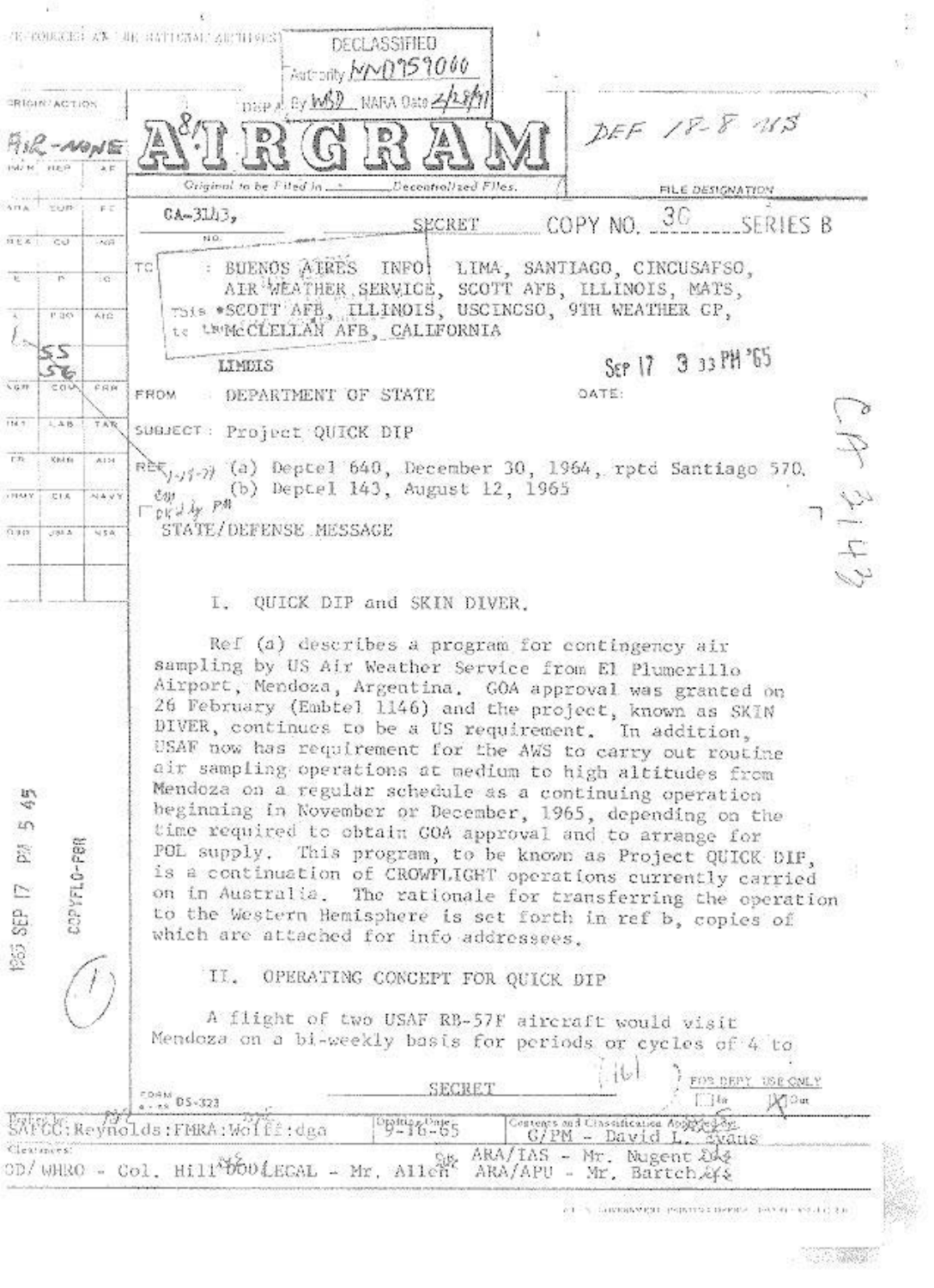

# SECRET

 $-2 -$ 

5 days each. The aircraft would not be stationed permanently at Mendoza but would fly from Kirtland Air Force Base, New Mexico, and during each cycle would make 5 or 6 air sampling Flights from Mendoza over Argentine territory due south to 50° south latitude (vicinity of Santa Cruz) and return.  $11.18$ possible that occasionally a third aircraft would be added, increasing the total number of missions proportionately, but this would not be expected to occur frequently. For each cycle of flights from Mendoza, support personnel would be transported to Mendoza from Albrook AFB, Canal Zone, via USAFSO aircraft.

Equipment for the project would be positioned at El Plumerillo and would remain between cycles. It would consist of Mission Support Kits, aerospace ground equipment (starters, etc.), one liquid oxygen trailer, a physiological support van (used to prepare pilots for high altitude flying, using full pressure suits), two or three vehicles for aircraft towing and transporting personnel on the airfield and mobile communications equipment. The QUICK DIP unit would be self-sufficient as to equipment and would not expect to borrow Argentine Air Force equipment except in an emergency.

The high altitude portion of this project is, in effect, a resumption of Project HASP, carried out from Buenos Aires in 1960, ostensibly as a continuation of the earlier CROWFLIGHT operation in Argentina (1958). Argentine agreement to the 1960 program is recorded in TIAS 4037.

#### III. PURPOSE,

t.

The primary use for the sir samples obtained from FYI. these flights is to compute the total amount of a rare gas given off in the process of producing plutonium, which is a prime element in the construction of nuclear weapons. By determining from samples or air taken at various latitudes the total amount

of this

# SECRET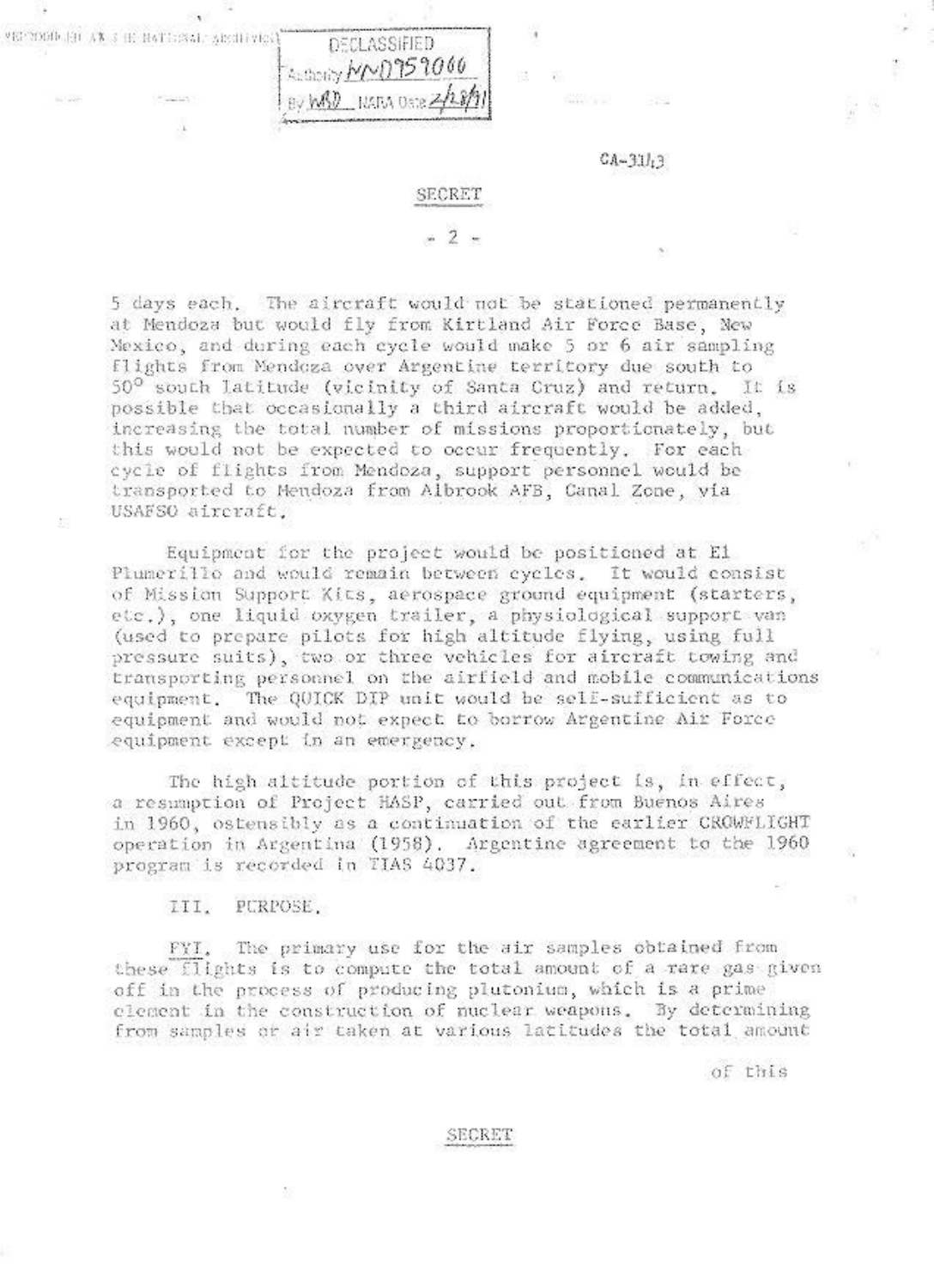**MITRONE TO AN THE NATIONAL ARCHIVES** 



 $CA - 32h3$ 

## SECRET

# $3 -$

of this gas in the atmosphere and subtracting the amount of the gas released by the production of the US and its allies, a reasonably accurate estimate of amount produced by Sino-Soviets can be made. So far as we can determine, no one in the GOA was told the true purpose of the 1960 air sampling project; Deptel 1421, 8 March 1960, contained a strict injunction against revealing this aspect of the project to the Argentines, and the foregoing information continues to be SECRET NOFORN.

Although this project is related to the US Atomic Energy Detection System (Project CLEAR SKY) in that the AEDS is the primary "customer" for information on rare gas, the aircraft are to be operated by the USAF Air Weather Service, and there would be no outward connection with the AEDS. The Embassy may, in its discretion, indicate that there is a relation between the two projects in that fallout information is used by AEDS, or it may treat the two as completely separate projects. If the former course is adopted, obviously only those persons aiready familiar with the true purpose of CLEAR SKY should be made privy to the relationship. END FYI.

The unclassified cover story is that the aircraft are obtaining air samples for use in studying radioactive fallout. This is of course true, and unclassified reports of such air sampling are published periodically be the Atomic Energy Commission's Health and Safety Laboratories. Copies of these reports could be made available to Argentina upon request if the GOA is not already receiving them.

## IV. PERSONNEL.

This project would be carried out by a total of 20 to 25 temporary duty personnel. The full complement, less flight crews (2 per plane) would arrive at Mendoza before the first. operational flight and remain 60 to 90 days to set up operations. We hope to work out air lift arrangements whereby, after this initial period, all personnel except 1 or 2 caretakers would arrive shortly before each sampling eyele and be withdrawn at the end of the cycle. On this basis, the full complement would be at Mendoza only about ten days per month.

Personnel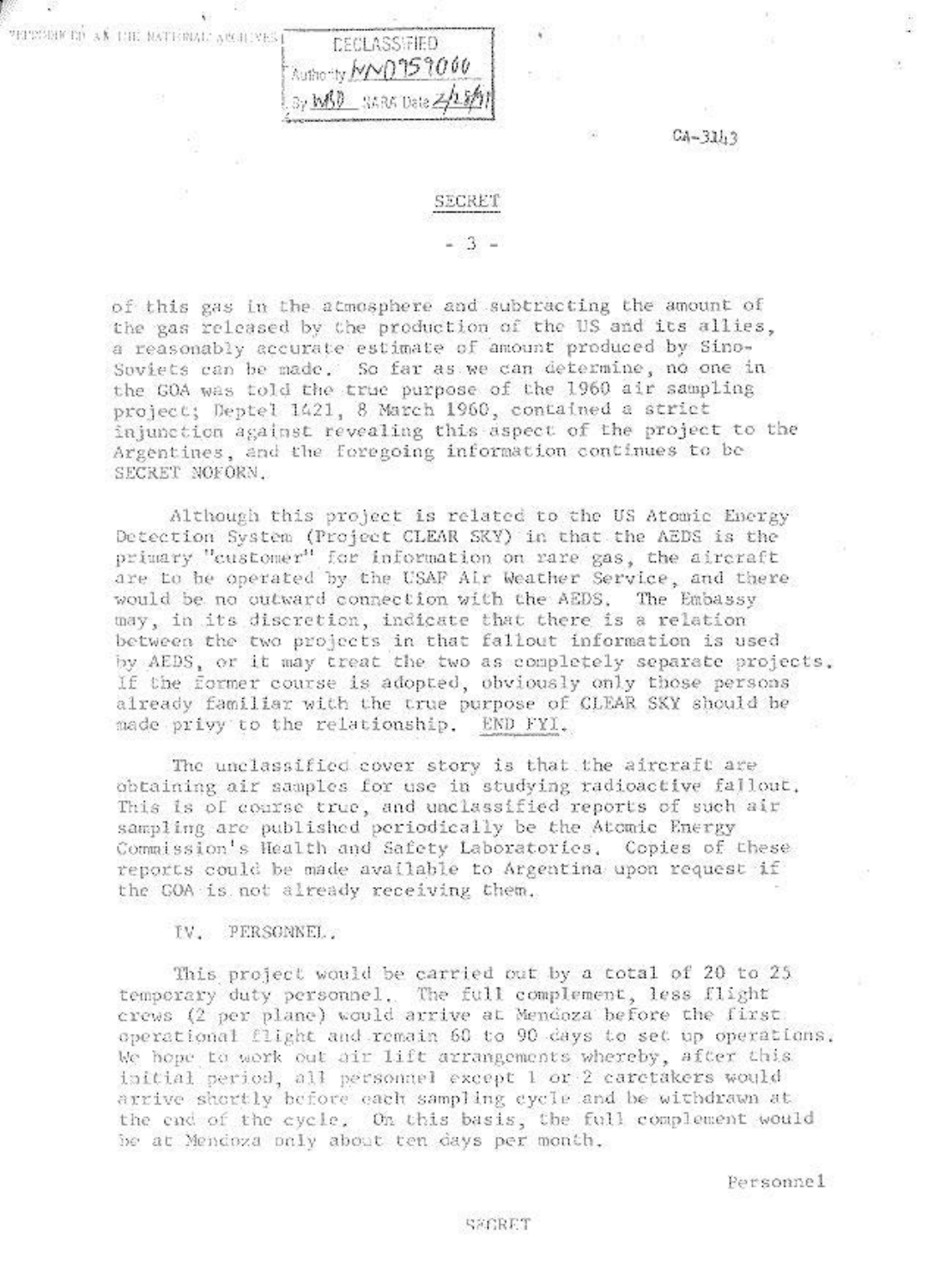| <b>CLEARING ED AN SHE RATIONAL ANTIQUEST</b> | CECLASSIFIED             |  |
|----------------------------------------------|--------------------------|--|
|                                              | Thus y MNO759000         |  |
|                                              | By WBD NARA Date 2/28/91 |  |

 $CA - 3113$ 

## SECRET

 $-4-$ 

Personnel would be housed in hotel space in Mendoza to be leased by the USAF. We assume that personal effects of TDY personnel would not be subject to duty, personnel would not be subject to Argentine taxation (other than sales taxes on articles purchased) and that should any of them commit offenses in Argentina it would be possible to make informal arrangements to remove them from the country for trial (if trial is appropriate) under the UCMJ. Personnel would be in possession of passports, and we assume no visa would be required.

OPERATIONAL REQUIREMENTS.  $V$ .

Operational requirements for this project are as follows:

A. Overflight and Landing Rights

The USAF will require blanket clearance for all international flights into Argentina in connection with this project, subject to filing a flight plan, and waiver of the usual GOA requirement for submission of requests for clearance 4 days in advance. Virtually all flights receiving this privilege would be AWS RB-57F's, but occasionally cargo aircraft carrying spare parts or supplies might also need to use this procedure. Flights that both originate and terminate within Argentina should be subject only to local air traffic control. Permission for overflights of third countries would be obtained by the USAF from the appropriate governments.

B. Airfield Facilities at Mendoza.

(1) 28,000 square feet of parking space and an additional 15,000 square feet when and if three aircraft are used, plus access to taxiways and runways.

(2) About 5,000 square feet of covered equipment storage and shop space.

(3) Three hundred square feet of office space,

(4) Firefighting

# SECRET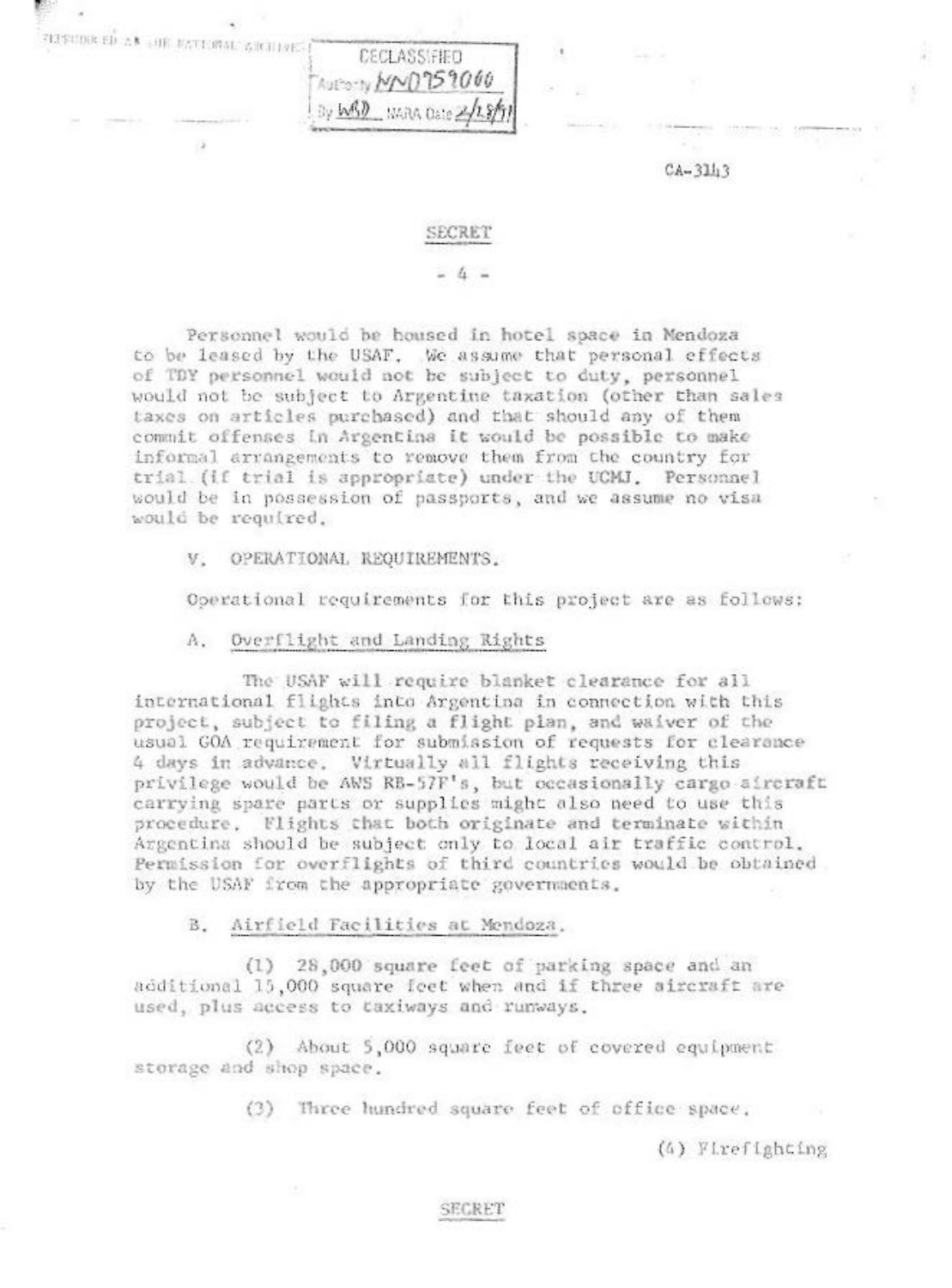| TEPROPAGN AT THE ANYNGAL ALTHVEST | DECLASSIFIED              |
|-----------------------------------|---------------------------|
|                                   | Factory MMD959000         |
|                                   | Ley MSD HARA Oate 2/28/97 |

 $CA-311.3$ 

 $\rightarrow$ 

## SECRET

## - 5 -

(4) Firefighting and other emergency equipment support and medical and hospital facilities if required.

(5) Weather facilities and information.

(6) If Esso, with whom arrangements for fuel would be made, has no POL storage facilities, such facilities would be needed from GOA.

(7) Use of local power, water, and sanitary facilities.

33

(8) Oceasional use of aircraft washing facilities.

(9) The right to bring US property into Argentina for use in connection with the project free of duties, taxes and customs examinations.

Details would be worked out between USAF and AAF.

C. Communications.

The USAF would wish to install a small communications unit to provide for operational control of the aircraft while outside the local area. Local communications and air traffic control would be furnished by GOA authorities. Frequencies required would be cleared through technical channels. The personnel figure for this unit (4 - 6) is included in the total given in IV above.

VI. COSTS.

We would expect GOA to furnish existing buildings and facilities, free of charge. The USAF would reimburse the COA for any out-of-pocket expenses incurred as a result of the proposed operations at Mendoza. Services (such as tower operation and weather) that are operated whether or not they are used, so that no extra expense is incurred in making them available, would therefore be non-reimbursable. Such services as utilities would, of course, be paid for. Details concerning reimbursement could probably best be arranged directly between the USAF and the Argentine Air Force.